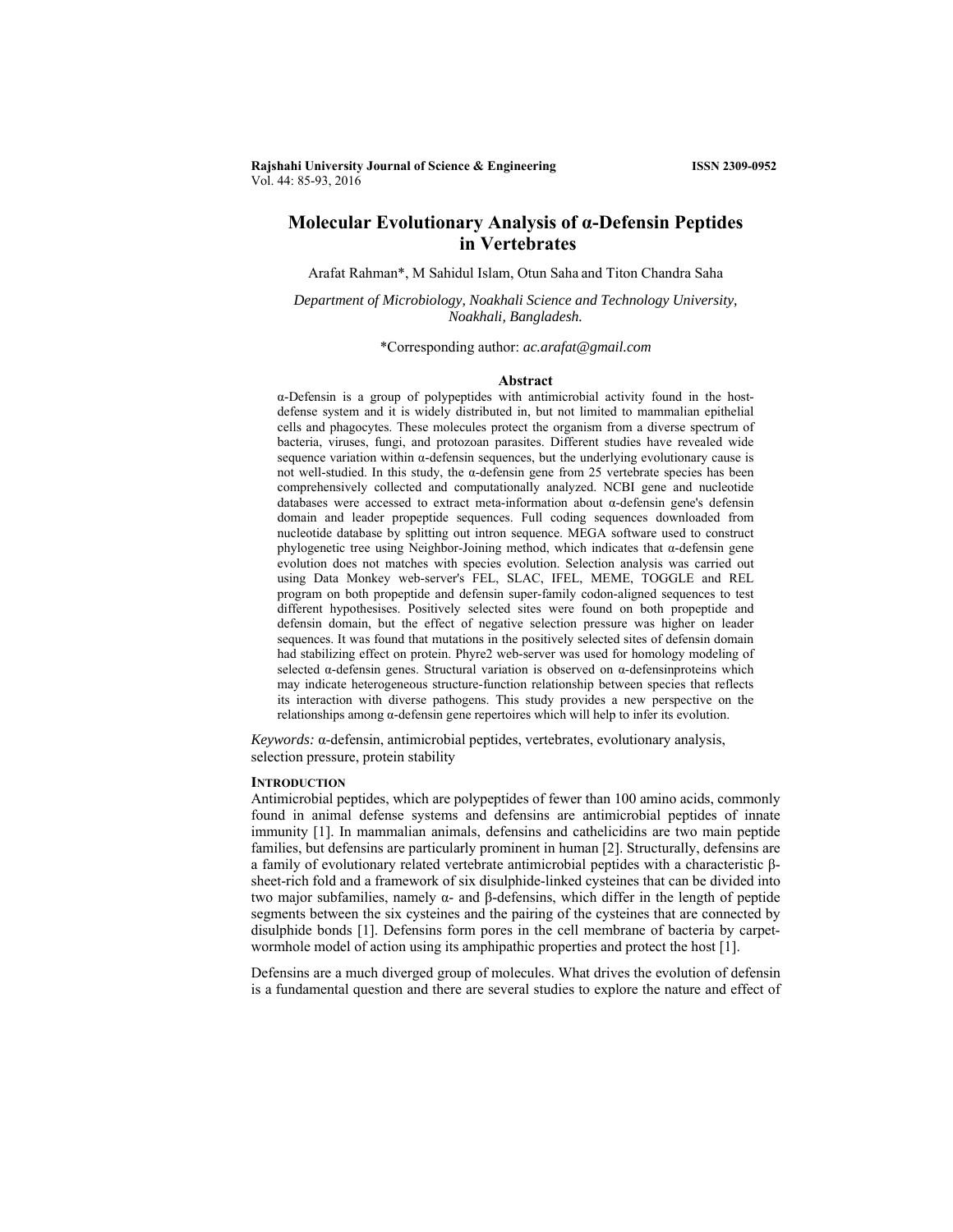selection pressure on β-defensins [3][4]. But there is no such study on  $\alpha$ -defensins. To inspect this research gap, this study was conducted by a selection analysis approach. The ground of selection analysis is based on the occurrences of random mutations which can be fixed in a populationeventually. In general, advantageous mutations are extremely rare because existing proteins already function quite well. Therefore the chance is very low that any change to them is an improvement. Similarly, a deleterious mutation will have a little chance because they will be selected against and will not rise in frequency. Based on that, it can be inferred that most mutations are neutral in nature and will not change an amino acid [5]. This relationship can be expressed using Ka/Ks ratio, where Ka/Ks = nonsynonymous mutation rate per non-synonymous site / synonymous mutation rate per synonymous site [6][7]. This metric enables to measure the effect of evolutionary pressure on sequence level. Recently, many statistical methods have been implemented in Data Monkey web server (www.datamonkey.org) that are based on the calculation of Ka/Ks ratio and further optimized for different scenario [8]. For example, fixed effect likelihood (FEL) is an overall method in terms of the tradeoff between statistical performance and computational expense [9]. IFEL (Internal FEL) used to test for sitewise selection on internal branches of the tree [10]. Meanwhile, single likelihood ancestor counting (SLAC) is used as the most conservative method to detect selection pressure [9]. Mixed effect fixed evolution (MEME) is an extension of FEL which combines fixed effects at the level of a site with random probability and used to detect episodic diversifying selection affecting individual codon sites [11]. On the other hand, TOGGLE analysis can identify sites which toggle between a wild-type and escaped amino acid state [12]. Finally, the method REL (Random Effect Likelihood) can be used because it allows synonymous rate variation [9]. Inferred positively selected sites can be further analyzed for their effect on protein stability.The stability (∆G) of a protein is defined by the free energy (quantified by kcal/mol) [13]. A protein is stable when free energy is low. A mutation that brings energy  $(\Delta G > 0 \text{ kcal/mol})$  will destabilize the structure, while a mutation that remove energy (∆G<0 kcal/mol) will stabilize the structure. A threshold to detect a significant mutation is that if ∆G is >1 kcal/mol, which roughly corresponds to a single hydrogen bond. Molecular dynamics can be used to detect free energy change but it can be very time-consuming. FoldX uses an empirical method to estimate the stability effect of a mutation which provides good approximation with experimental studies [14].

In this study, these methods were employed to explore selection pressure on  $\alpha$ -defensin sequences, phylogenetic and structural analysis were conducted to infer about the effect of selection process, andmutations on the positively selected sites were analyzed for their effect on protein stability.

#### **MATERIALS AND METHODS**

# *A.* **Dataset formation**

Nucleotide sequences of α-defensin were retrieved in the NCBI Gene database. Each hit was accessed;intron part of the sequences has beencleaved out by using meta-data of Gen Bank format file, subsequences combined to form coding sequences (CDS) and downloaded. PROSITE and SMART were used for checking the presence and verification of defensin domain and signal sequence [15][16]. Two datasets in fasta format were prepared - one for signal propeptide and another for defensin domain sequences. 85 sequences from 25 mammalian species were used to prepare propeptide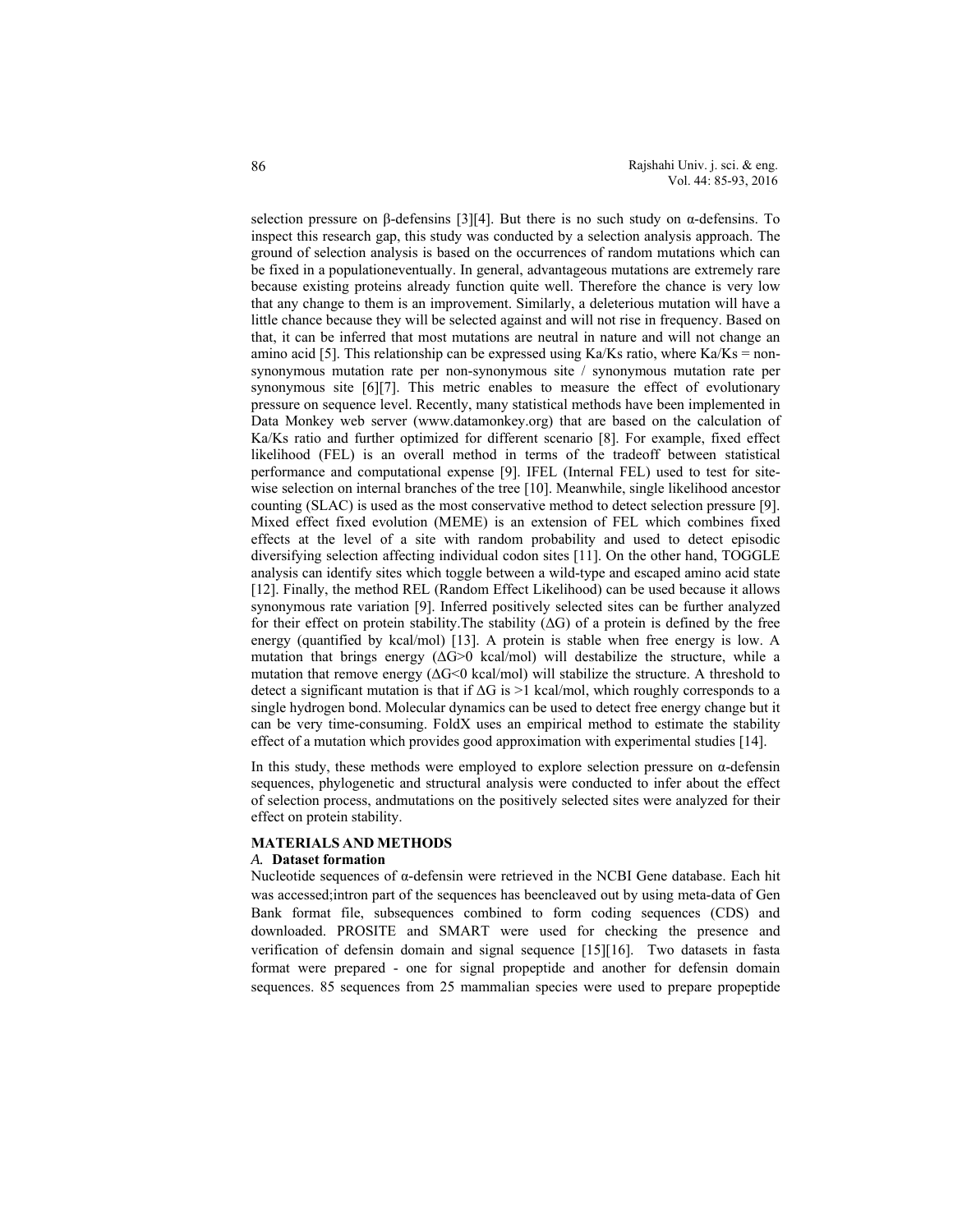Molecular Evolutionary Analysis of α-Defensin Peptides in Vertebrates 87

dataset; while 101 sequences of 25 mammalian species were used to form defensin domain dataset (Table I).

# *B.* **Selection Analysis**

Both datasets were aligned by codon using ClustalW algorithm in MEGA5.2. Datamonkey.org web server was used for evolutionary selection analysis by using following six models: FEL, SLAC, MEME, REL, TOGGLE and IFEL [17]. Before analysis, model selection was carried out. For each analysis, default parameter setting was kept and  $p = 0.1$  was used as threshold.

## *C.* **Phylogenetic analysis**

Both datasets were used to reconstruct phylogenetics using MEGA5.2. Neighbor-Joining method was used with bootstrap test of 1000 replication. Kimura 2-parametric model was used as substitution model with Gamma distributed rates among sites in both case. Both trees were visualized in Fig Tree software [18].

# *D.* **Sequence logo visualization**

Sequence logo of defensin domain dataset was visualized using WebLogo web server (http://weblogo.berkeley.edu/logo.cgi) after translating in amino acid sequences to demonstrate the consensus amino acid at various positions of the sequence [20].

| <b>List of Species</b>   |                          |                           |                          |  |  |  |
|--------------------------|--------------------------|---------------------------|--------------------------|--|--|--|
| Propeptide dataset       |                          | Defensin domain dataset   |                          |  |  |  |
| Aotusnancymaae           | <i>Macacanemestrina</i>  | Aotusnancymaae            | <b>Musmusculus</b>       |  |  |  |
| Chrysochlorisasiatica    | Microtusochrogaster      | <i>Cricetulusgriseus</i>  | Microtusochrogaster      |  |  |  |
| Colobusangolensis        | Macacafascicularis       | Cercocebusatys            | <b>Microcebusmurinus</b> |  |  |  |
| Callithrixjacchus        | <i>Microcebusmurinus</i> | Colobusangolensis         | Nomascusleucogenys       |  |  |  |
| Chlorocebussabaeus       | <b>Musmusculus</b>       | Chrysochlorisasiatica     | Pan troglodytes          |  |  |  |
| <i>Cricetulusgriseus</i> | Nomascusleucogenys       | Chlorocebussabaeus        | Papioanubis              |  |  |  |
| Cercocebusatys           | Pan paniscus             | Callithrixjacchus         | Pongoabelii              |  |  |  |
| Dipodomysordii           | Pan troglodytes          | Dipodomysordii            | Pan paniscus             |  |  |  |
| Equuscaballus            | Papio Anubis             | Equuscaballus             | Peromyscusmaniculatus    |  |  |  |
| Gorilla gorilla          | Pongoabelii              | Gorilla gorilla           | Rattusnorvegicus         |  |  |  |
| Homo sapiens             | Peromyscusmaniculatus    | Homo sapiens              |                          |  |  |  |
| Jaculusjaculus           | Rattusnorvegicus         | Jaculusjaculus            |                          |  |  |  |
| <i>Macacamulatta</i>     |                          | <i>Macacamulatta</i>      |                          |  |  |  |
|                          |                          | <i>Macacafascicularis</i> |                          |  |  |  |

TABLE I. DESCRIPTION OF DATASET USED IN THIS STUDY

#### *E.* **Protein stability**

Experimentally resolved crystal structure of human alpha defensin-6 (1ZMQ) was downloaded in pdb format from RCSB protein data bank (http://www.rcsb.org/pdb/home/home.do) which had 2.1 Å resolutions. This model was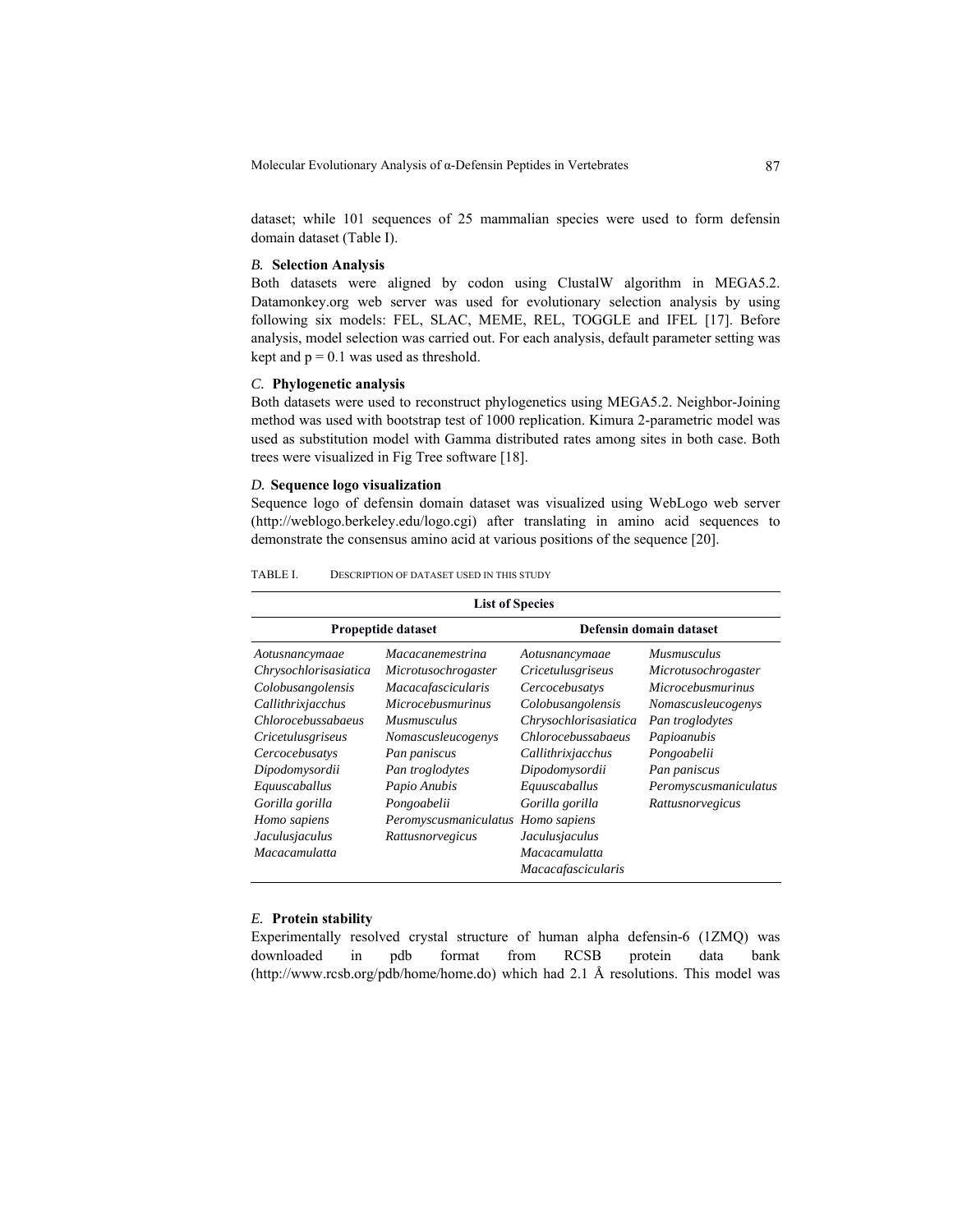used as reference structure on which different mutations were simulated and the stability effect of a mutation was empirically estimated using FoldX (version 4) [21]. Problem like steric clashes are frequently present in pdb structures. FoldX was used to fix those problems by lowering the global energy  $( \Delta G)$ . After repairing pdb, mutant defensin dataset was prepared by aligning and comparing defensin domain data-set sequences with 1ZMQ and registering change in amino acid residue. These mutations were performed in the A chain of 1ZMQ and free-energy change was simulated in FoldX. Also single mutation in defensin domain sequences was selected to observe their individual effect on free-energy change. In total 56 mutant sequences and 203 individual mutations were analyzed by FoldX. Histograms of free-energy change were generated and analyzed using R (version 3.0)[22].

### *F.* **Homology modelling**

To predict and analyze structure and characteristic protein folding of α-defensin peptides Phyre2 (http://www.sbg.bio.ic.ac.uk/phyre2/html/page.cgi?id=index) was used in intensive modeling mode with the default parameter of the web server, homology model of α-defensin peptides weregeneratedand visualized using PyMol software [19].

### **RESULTS**

Selection Analysis: After model selection, general reversible model (REV) and Hasegawa, Kishino and Yano (HKY85) were found as the best substitution model for defensin domain dataset and leader propeptide dataset respectively. For defensin domain, FEL found 10 positively and 9 negatively selected codon. For propeptide domain, FEL found 5 positively and 13 negatively selected codon. For defensin domain, IFEL found 6 positively and 7 negatively selected codon. For propeptide domain, it found 5 positively and 12 negatively selected codon. For defensin domain, SLAC found 5 positively and 9 negatively selected codon. For propeptide domain, this method found 5 positively and 7 negatively selected codon. MEME found 10 sites with evidence of episodic diversifying selection on both datasets. In TOGGLE analysis, it was observed that toggling occured more on defensin domain comparatively leader propeptide domain. These results are summarized in table II.

Phylogenetic Analysis: Phylogenetic analysis reveals that in general, most species are clustered in the same clad. But in some cases, the occurrences of distinct species in multiple clad were observed like *Macacamulatta* and *Homo sapiens* (tree of propeptide not shown). This occurrence is particularly higher in defensin domain sequence set (Figure 1). In both cases, the α-defensin gene propeptide and defensin domain sequences did not maintain species-evolution pattern.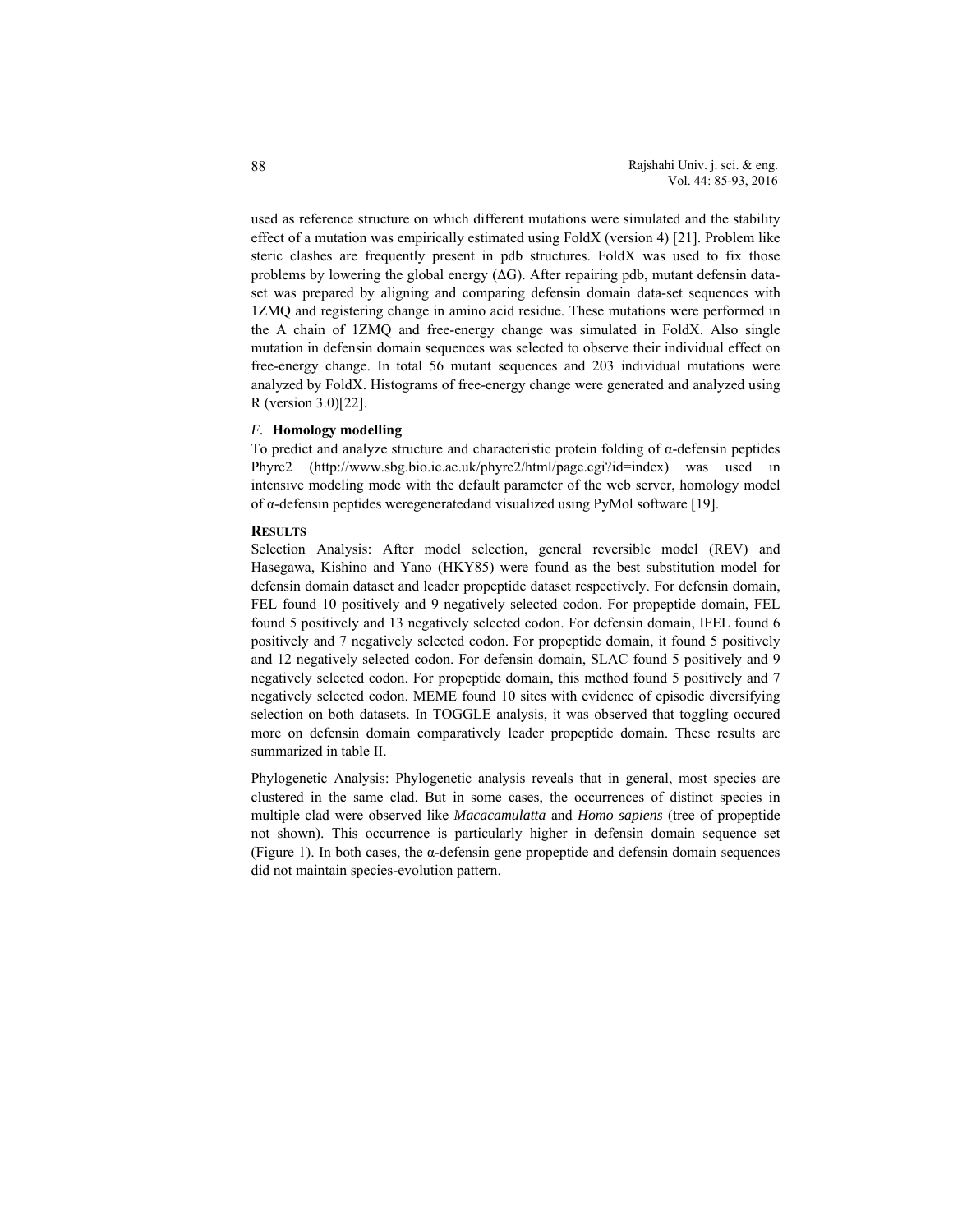| Method      | <b>Defensin Domain</b>                                                                                         |                                                         | Propeptide                             |                                                             |  |
|-------------|----------------------------------------------------------------------------------------------------------------|---------------------------------------------------------|----------------------------------------|-------------------------------------------------------------|--|
|             |                                                                                                                | +ve Selection -ve Selection +ve Selection -ve Selection |                                        |                                                             |  |
| FEL.        | 7, 8, 9, 11, 12, 13, 1, 4, 5, 10, 14, 19, 33, 44, 48, 3, 4, 7, 11, 13,<br>$17, 24, 26, 28$ $18, 20, 33, 34$ 55 |                                                         |                                        | 16, 20, 23, 27,<br>38, 39, 54                               |  |
| IFEL.       | 9, 12, 13, 17, 24, 28, 1, 4, 5, 10, 14, 19, 24, 33, 37, 3, 9, 11, 13, 16,                                      | 20, 34<br>55                                            |                                        | 23, 25, 27, 31,<br>38, 39, 43                               |  |
|             | SLAC 7, 9, 11, 13, 19                                                                                          | $18, 20, 33, 34$ 55                                     |                                        | 1, 4, 5, 10, 14, 11, 31, 42, 48, 3, 4, 7, 13, 16,<br>20, 24 |  |
| <b>MEME</b> | <b>Evidence of Episodic Diversifying Selection</b>                                                             |                                                         |                                        |                                                             |  |
|             | 7, 9, 11, 12, 13, 17, 19, 21, 24, 26                                                                           |                                                         | 4, 19, 32, 33, 37, 42, 44, 55, 56, 61. |                                                             |  |

TABLE II. SELECTION ANALYSIS RESULTS ON DEFENSIN DOMAIN AND PROPEPTIDE DATASET

Sequence Logo: In the defensin domain amino acid sequence logo, six cysteine amino acid residues were consensus at position 1, 4, 10, 20, 33, 34 which indicates the characteristics conserve amino acid sequence of α-defensin (Figure 2(a)). Besides, there are major consensus of glutamic acid and glycine at 14 and 18 positions respectively.

Protein Stability Simulation: Distribution of free-energy change in mutants indicates that overall free-energy change is positive with central tendency was around 9 kcal/mol (data not shown). It's to note that there were at least four mutations in those mutants. When the free-energy was normalized, the central tendency was around to 0.5 kcal/mol (fig 2(b)). Effect of individual mutation on defensin's stability has central tendency around 0 kcal/mol and ranges in both negative and positive direction (Figure 2(c)). Free energy change due to individual mutation in the positively selected sites was marked by vertical dashed-lines on the distribution of free energy change of single mutations (Figure 2(c)). This shows although some mutations are destabilizing  $(i.e. > 0$  kcal/mol), most mutations in the positively selected sites are stabilizing  $(i.e. < 0$  kcal/mol). There are 12 and 42 mutations in the five positively selected sites which are destabilizing and stabilizing respectively in the defensin domain data-set.

Homology Modeling: Thirty computational models of α-defensin structure were constructed. In the  $\alpha$ -defensin peptides, the overall structure composed of 2-3 β-strands, where anti parallel β-sheet is dominant. But 3 predicted (*Macaca mulatta*-574196; *Mus musculus*-68009; *Equus caballus*-100307027) models did not contain any β-strands, although they contained α-helix coil. These models suggest that there are differences in the arrangement of disulfide bond and folding.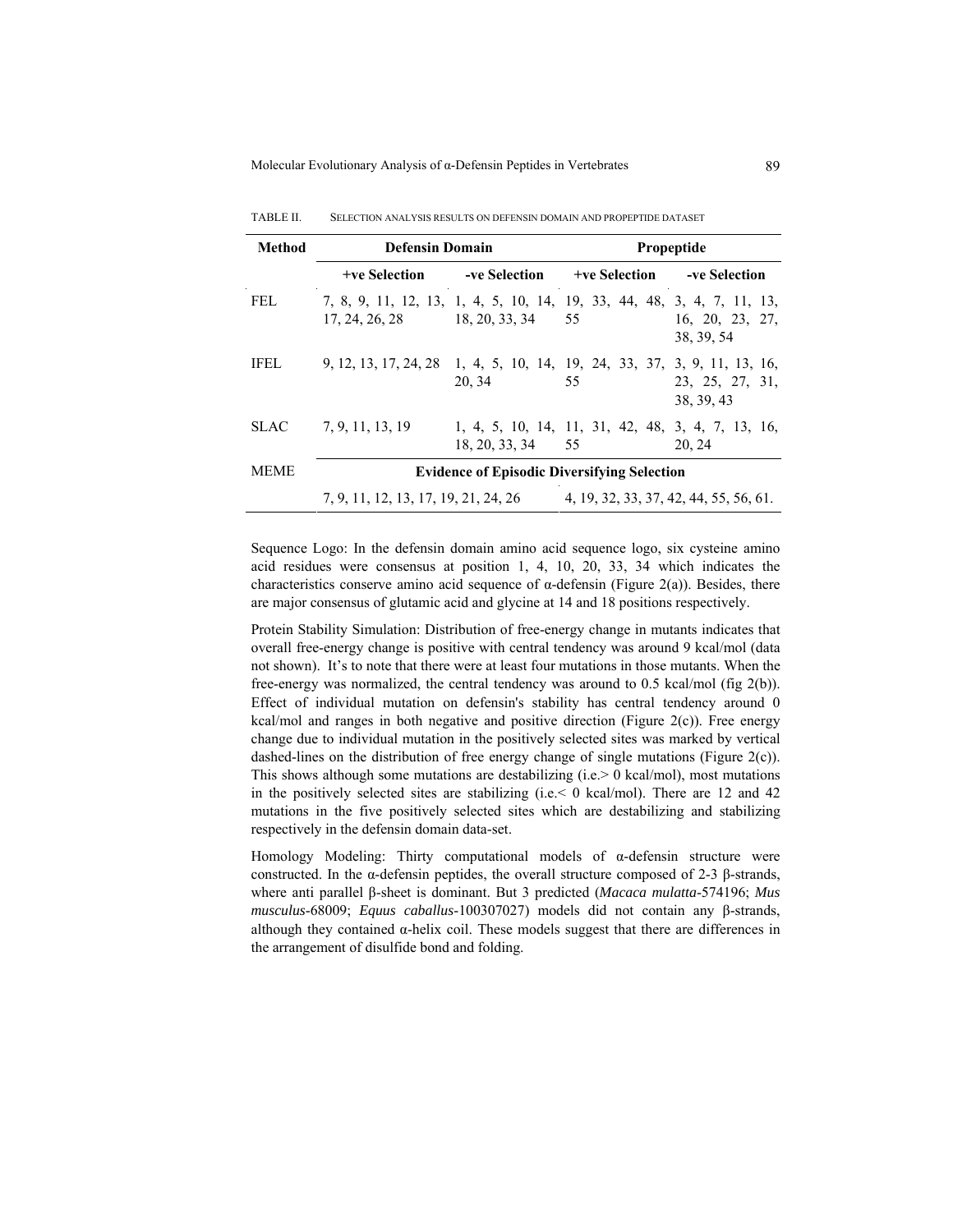

Fig. 1. Phylogenetic reconsturction of  $\alpha$  –defensin defensin domain sequences.



Fig. 2. Amino acid sequence logo visualization of defensin domain sequences showing conserved and diverged base-positions (a), distribution of normalized free energy change of different mutant defensin sequences (b) and distribution of free energy change of various single mutations..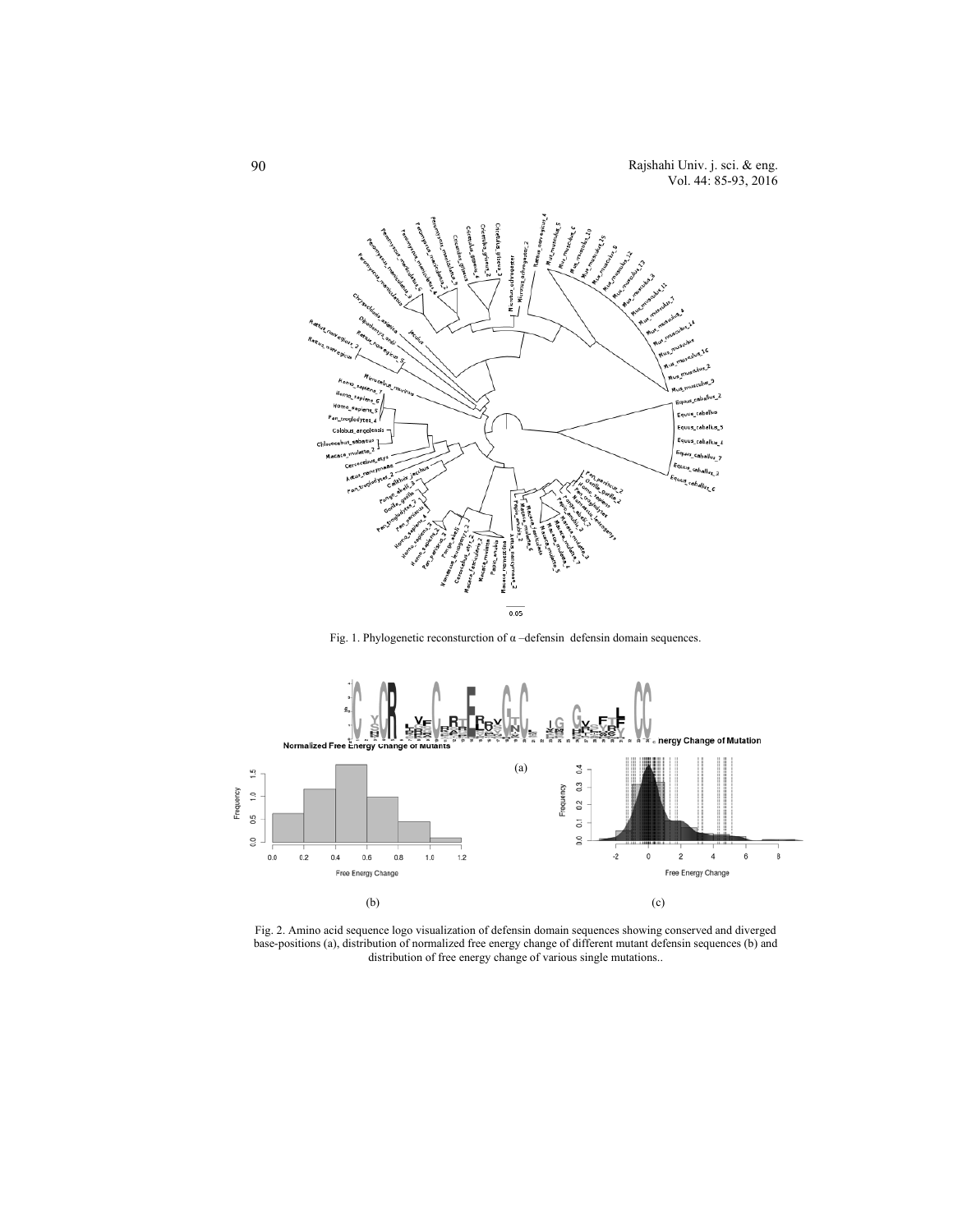

Fig. 3. Homology model of *Macaca mulatta*-574196; *Mus musculus*-68009; *Equus caballus*-100307027 has been showed respectively.

#### **DISCUSSION**

In general, positive selection on codon position 7, 9, 11, 13, 17 and negative selection on codon position 1, 4, 5, 10, 14, 18, 20, 34 was persistently reported by different methods on defensin domain dataset. On the other hand, positive selection found on codon 19, 33, 55 while negative selection on codon position 3, 4, 7, 13, 16, 20 was reported by these methods on propeptide domain dataset. Mixed effect selection was also reported on these positions. The implication of these results is that relatively positive selection pressure isgreater on defensin domain while negative selection is greater on propeptide sequences.

In the sequence logo of defensin dataset, the positively selected positions show diverged base-variance while negatively selected positions shows conserve nature.This phenomenon is also reflected on the reconstructed phylogenetic tree. In the tree based on propeptide sequences, same species are clusteredwithin a clad in general. But in the case of defensin domain dataset tree, interleaving nature of species between different clades was more frequent. In homology modeling study, structural variations of defensin protein were evident. In the distribution of free energy change due to single mutation, it was found that average mutation does not change stability of protein much. The distribution is positively skewed, that is some mutation has extreme effect on protein stability making the structure more non-stable. On the other hand, mutations causing negative free energy change stabilize the structure but they do not have extreme values. This suggests a random mutation itself hardly have enormous stabilizing effect and is a rare event. Most of the mutations (42 out of 54) on the positively selected sites were found stabilizing, which is expected. But some of the mutations have destabilizing effect on those sites, although this is not improbable. Evolutionary selection can positively select a codon position in a way such that the protein become more stable and its function get more efficient; but it's appears that some destabilizing mutations can happen in positively selected sites.

This study examined the effect of natural selection on  $\alpha$ -defensin gene. The conclusion of the study is that although both positive and negative selection is acting on both propeptide and defensin domain of the gene, there is a dominant role of positive and negative selection on two distinct parts of gene – negative selection is dominant on propeptide and positive selection is dominant on defensin domain CDS. The explanation of this partial dominance can be hypothesized that function of propeptide is to carry premature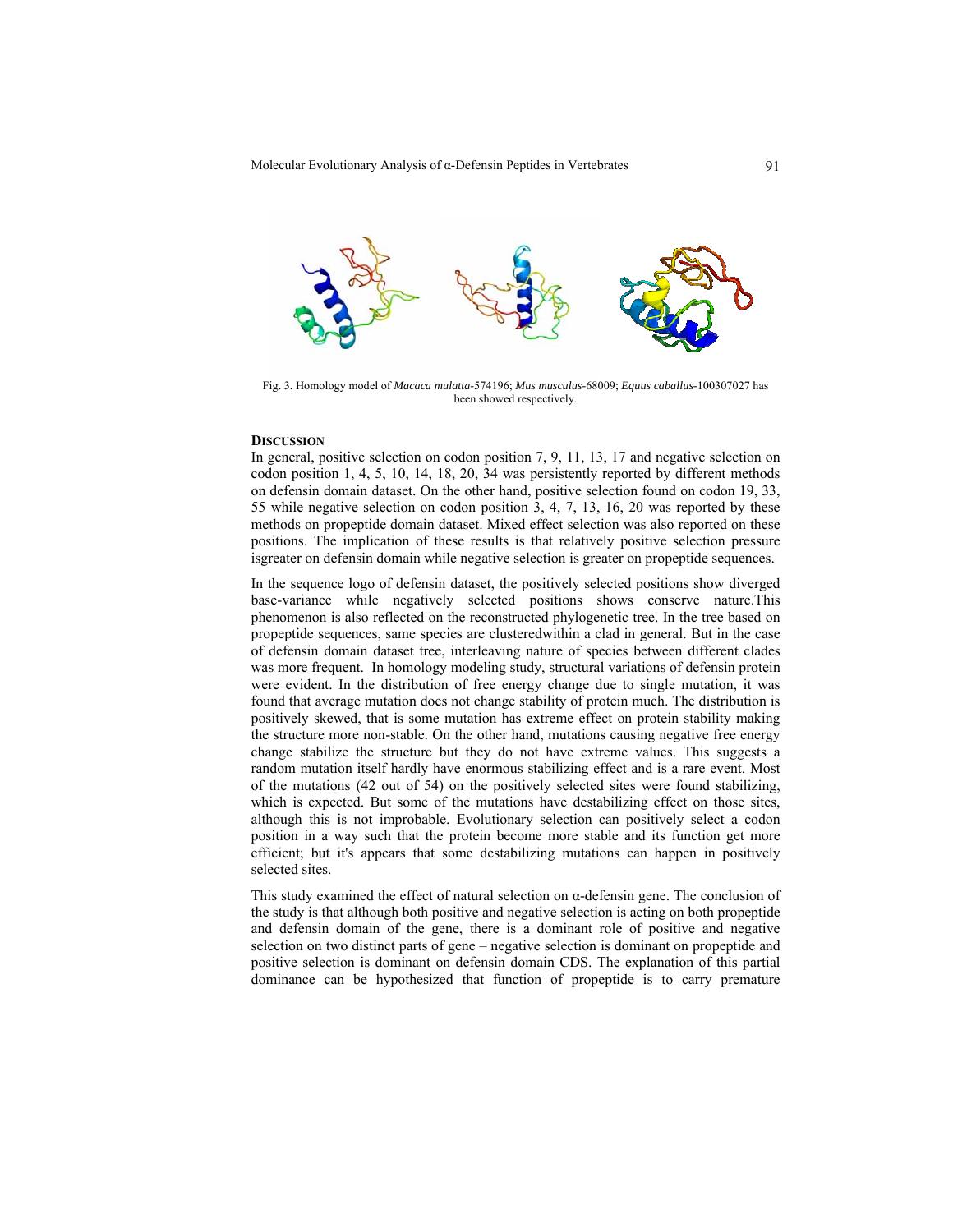defensinpeptide to the specific location of a cell so that further maturation of it can take place, and this function, in general, did not change drastically throughout various species in different tissues. But defensin domain, which mainly takes part in host-pathogen interaction, has to face a wide range of circumstances in which pathogen is continuously changing and trying to evade the host immune system [23]. To cope with, defensin peptides need to change itself – which might be the cause behind the dominance of positive selection in this region. Further computational and experimental analysis is required to understand this observation.

#### **References**

- [1] T. Ganz, "Defensins: antimicrobial peptides of innate immunity", Nat Rev Immunol, vol. 3, no. 9, pp. 710- 720, 2003.
- [2] T. Ganz, "Defensins and Other Antimicrobial Peptides: A Historical Perspective and an Update", Combinatorial Chemistry & High Throughput Screening, vol. 8, no. 3, pp. 209-217, 2005.
- [3] D. Li, J. Tu, D. Li, Q. Li, L. Zhang, Q. Zhu, U. Gaur, X. Fan, H. Xu, Y. Yao, X. Zhao and M. Yang, "Molecular Evolutionary Analysis of β-Defensin Peptides in Vertebrates", Evolutionary Bioinformatics, p. 105, 2015.
- [4] M. Boniotto, A. Tossi, M. DelPero, S. Sgubin, N. Antcheva, D. Santon, J. Masters and S. Crovella, "Evolution of the beta defensin 2 gene in primates", Genes and Immunity, vol. 4, no. 4, pp. 251-257, 2003.
- [5] M. KIMURA, "Preponderance of synonymous changes as evidence for the neutral theory of molecular evolution", Nature, vol. 267, no. 5608, pp. 275-276, 1977.
- [6] M. KIMURA, "Preponderance of synonymous changes as evidence for the neutral theory of molecular evolution", Nature, vol. 267, no. 5608, pp. 275-276, 1977.
- [7] M. Kimura, "A simple method for estimating evolutionary rates of base substitutions through comparative studies of nucleotide sequences", J Mol Evol, vol. 16, no. 2, pp. 111-120, 1980.
- [8] W. Delport, A. Poon, S. Frost and S. Kosakovsky Pond, "Datamonkey 2010: a suite of phylogenetic analysis tools for evolutionary biology", Bioinformatics, vol. 26, no. 19, pp. 2455-2457, 2010.
- [9] S. Kosakovsky Pond, "Not So Different After All: A Comparison of Methods for Detecting Amino Acid Sites Under Selection", Molecular Biology and Evolution, vol. 22, no. 5, pp. 1208-1222, 2005.
- [10] S. Kosakovsky Pond, S. Frost, Z. Grossman, M. Gravenor, D. Richman and A. Brown, "Adaptation to Different Human Populations by HIV-1 Revealed by Codon-Based Analyses", PLoS Comp Biol, vol. 2, no. 6, p. e62, 2006.
- [11] B. Murrell, J. Wertheim, S. Moola, T. Weighill, K. Scheffler and S. Kosakovsky Pond, "Detecting Individual Sites Subject to Episodic Diversifying Selection", PLoS Genetics, vol. 8, no. 7, p. e1002764, 2012.
- [12] W. Delport, K. Scheffler and C. Seoighe, "Frequent Toggling between Alternative Amino Acids Is Driven by Selection in HIV-1", PLoS Pathog, vol. 4, no. 12, p. e1000242, 2008.
- [13] Kortemme, T. and D. Baker. "A Simple Physical Model For Binding Energy Hot Spots In Protein-Protein Complexes". Proceedings of the National Academy of Sciences 99.22 (2002): 14116-14121.
- [14] Christensen, Niels J. and Kasper P. Kepp. "Stability Mechanisms Of Laccase Isoforms Using A Modified Foldx Protocol Applicable To Widely Different Proteins". J. Chem. Theory Comput. 9.7 (2013): 3210- 3223.
- [15] C. Sigrist, E. de Castro, L. Cerutti, B. Cuche, N. Hulo, A. Bridge, L. Bougueleret and I. Xenarios, "New and continuing developments at PROSITE", Nucleic Acids Research, vol. 41, no. 1, pp. D344-D347, 2012.
- [16] I. Letunic, T. Doerks and P. Bork, "SMART: recent updates, new developments and status in 2015", Nucleic Acids Research, vol. 43, no. 1, pp. D257-D260, 2014.